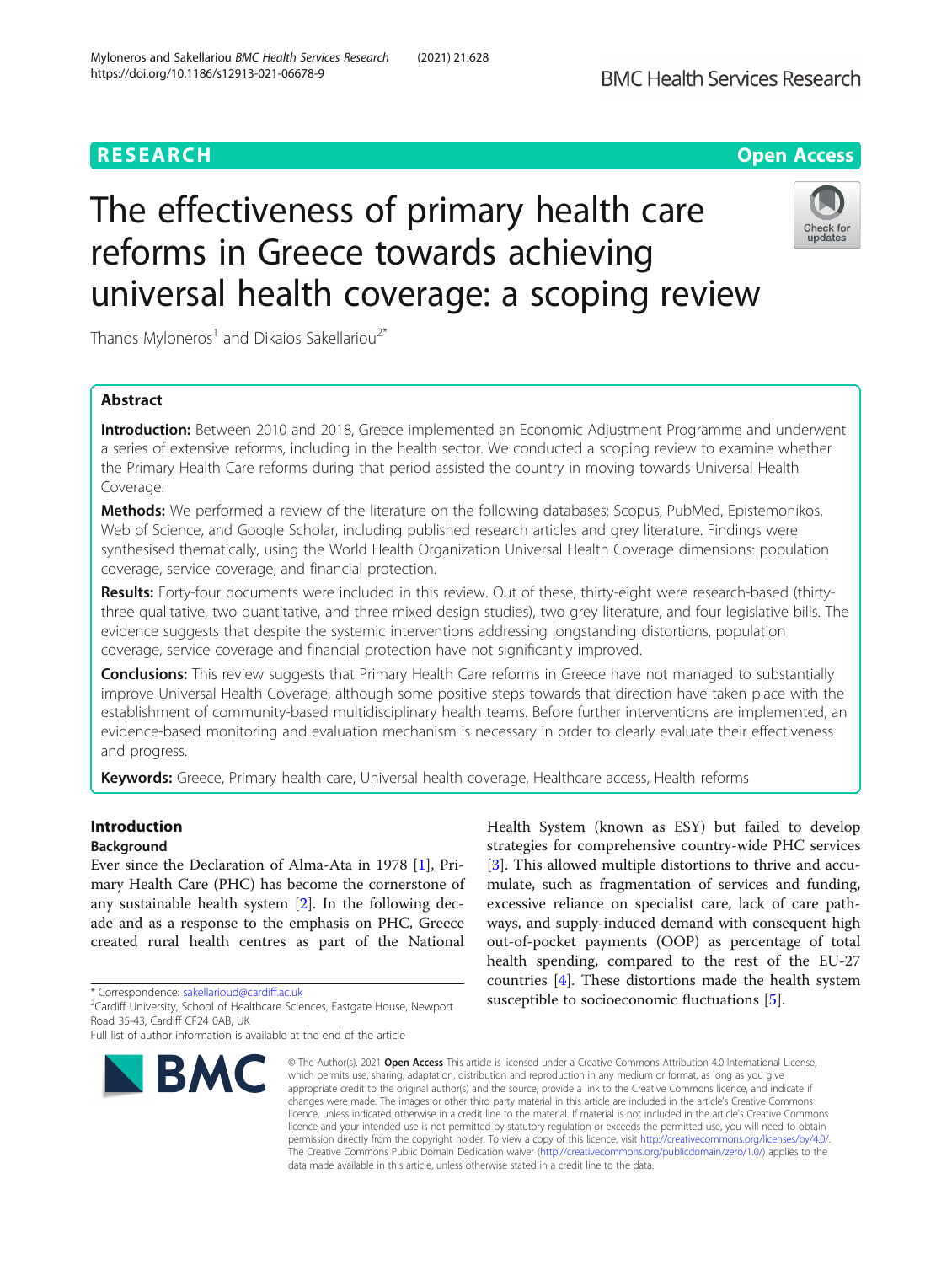The 2008 global financial crisis affected Greece in multiple ways and had a big impact on the health sector [[6](#page-9-0)–[9\]](#page-10-0). In 2010, the country entered a bailout programme known as Economic Adjustment Programme [[10\]](#page-10-0), which lasted until 2018 and was implemented through three consecutive Memoranda of Understandings (MoU), signed between the Greek State and the International Monetary Fund, the European Commission, the European Central Bank and,at a later stage, the European Stability Mechanism. These MoUs came with a prerequisite but negotiable package of reforms, comprised mainly by cost-containment policies. One of the major reforms was related to the health sector, but the horizontal fiscal consolidation approach applied across the other sectors, complicated the inherent weaknesses of the health system [[5](#page-9-0), [11](#page-10-0)]. Guidance received by the World Health Organizatiom (WHO) made it clear to the Greek government that in order to improve Universal Health Coverage (UHC) [\[12](#page-10-0)] the establishment of a comprehensive PHC network was necessary [[13\]](#page-10-0).

PHC is critical for improving all dimensions of UHC, which include population coverage, service coverage, and financial protection, through reaching all people, including marginalized and disadvantaged populations, increasing access to quality services, medicines and vaccines, and reducing household expenditure on health [[14,](#page-10-0) [15](#page-10-0)]. Particularly, PHC focuses on tackling health and socioeconomic determinants through communitybased services, which in most cases is the only way to reach marginalized populations and identify vulnerable groups [[16\]](#page-10-0). There is considerable evidence that health systems with strong people-centred, continuous, comprehensive, and coordinated PHC are more sustainable and have better health outcomes [[17](#page-10-0)]. Furthermore, low household expenditure on health is strongly associated with the use of preventive approaches and health promotion, in contrast to the more expensive retroactive disease-management approach [\[18](#page-10-0)]. Avoiding escalation of health issues can be achieved through the provision of community-based care, including preventive services that only primary care can achieve [\[19](#page-10-0)].

#### The reforms

Prior to the financial crisis, PHC in Greece was provided through the ESY, Social Health Insurance (SHI) polyclinics (mainly staffed with specialists), contracted physicians and private practices. During the first phase of reforms, the SHI schemes were merged to form the National Organisation for the Provision of Health Services (EOPYY) [\[20](#page-10-0)], covering the majority of the population. For the transition phase, EOPYY continued to be a provider, but in the second phase of reforms the SHI PHC services were integrated with ESY, to form the national PHC network (PEDY) [[21\]](#page-10-0). In the third phase of reforms, geographical areas of responsibility were introduced called "PHC sectors" [\[22](#page-10-0)], within which both public and private providers could form local networks and provide community-based care in two levels; The first level includes the existing rural solo practices, the contracted family doctors and the new Local Health Units (TOMYs). These units are staffed with multidisciplinary health teams consisting of family doctors, nurses, health visitors, social workers, and administrative staff and their aim is to address major health-related issues at the community level, reduce avoidable hospitalizations, provide patients with care as close to their homes as possible, and address public health issues at their roots by targeting behaviour and risk factors. The second level of care includes the referral Health Centres providing primary, ambulatory, diagnostic, acute and emergency out-of-hour care [[5\]](#page-9-0), and the contracted specialist and diagnostic private services. The new model was designed with the ambition to evolve into an integrated health care model [[23\]](#page-10-0).

While conceptually these reforms embody the fundamental principles of PHC, their effectiveness has not yet been evaluated in a comprehensive way. The main aim of this review is not to assess the PHC services in Greece overall, but to identify through the available literature whether the PHC reforms in Greece during the period of the Economic Adjustment Programme, had any impact on the UHC dimensions of population coverage, service coverage and financial protection.

#### **Methods**

We conducted a scoping review of the literature in June–July 2020 on the following databases: Scopus, PubMed, Epistemonikos, and Web of Science for the main search in English terms and Google Scholar for the supplementary search using both English and Greek terms. We used the PRISMA-ScR (Preferred Reporting Items for Systematic reviews and Meta-Analyses extension for Scoping Reviews) guidelines [[24](#page-10-0)] to report the review process.

#### Research question

The scoping review sought to examine whether the PHC reforms assisted Greece in moving towards UHC by improving its dimensions. The review question was structured based on the PICO Framework [\[25\]](#page-10-0):

- Population: Residents and citizens of Greece.<br>• Intervention: Access to Primary Health Care
- Intervention: Access to Primary Health Care services.
- Comparison: Before and after the reforms.
- Outcome: Expansion of the three dimensions of UHC.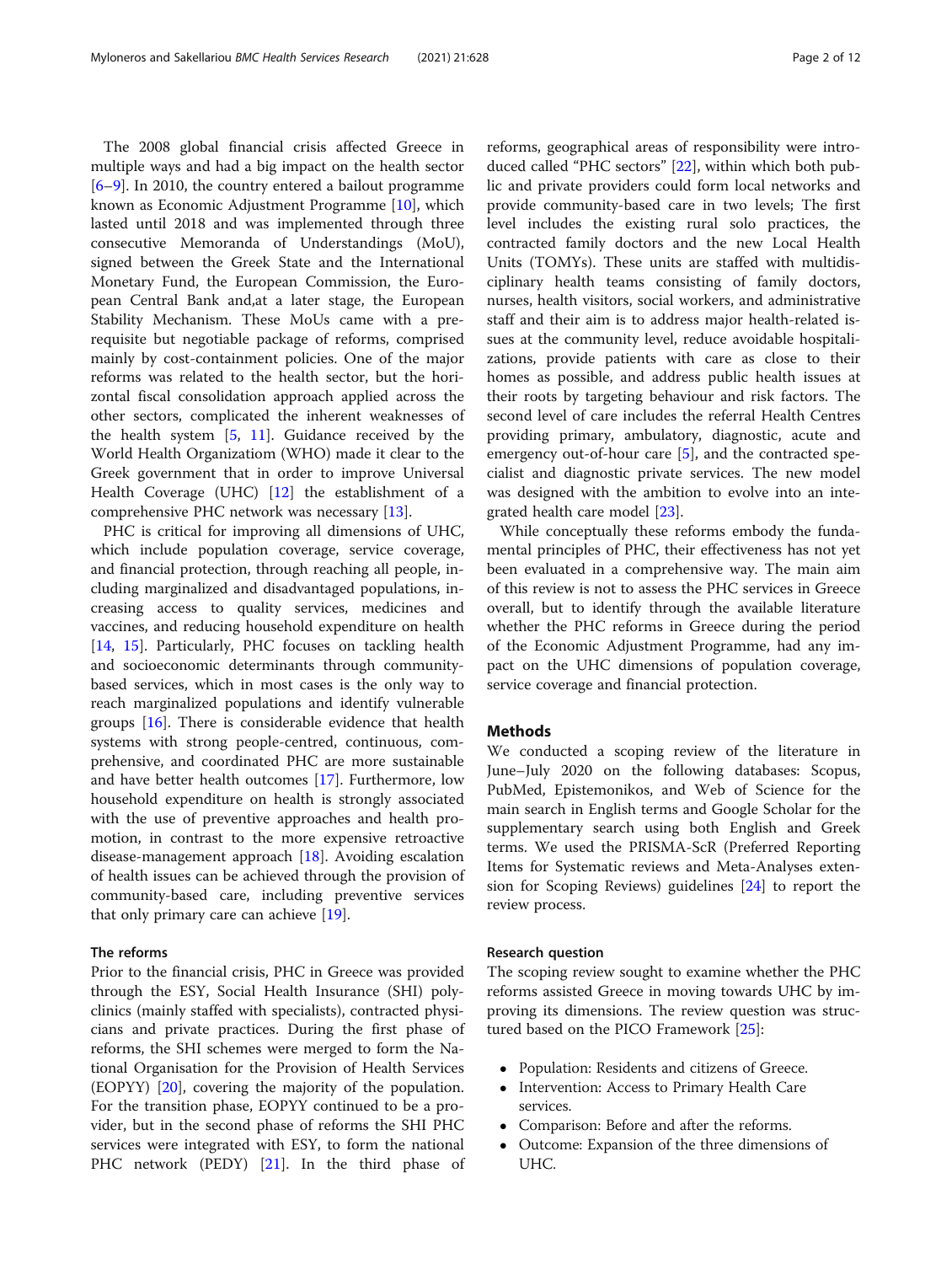#### Search concepts and terms

The search was focused around the three main concepts of the question: Primary Health Care, Universal Health Coverage and Reforms. The search included terms both in the English and in the Greek language. For brevity, we only include the English language terms in Table 1, but the full list is available upon request.

#### Search strategy

The search was divided into two parts, one with the English and one with the Greek terms. For the first part, the term "Primary Health Care" and its alternative "Primary Care" were used interchangeably in all areas. As for Universal Health Coverage, the term was broken up to its components, adding also the terms "integrat\*" to include indicators of integration. Table 2 shows the general search string. For an example of the exact search string for each database see [supplementary material A.](#page-9-0)

#### Eligibility criteria

The search results were filtered through the following inclusion criteria prior to reviewing. Only papers in English or Greek were included, published from 2010 until June 2020. The period was chosen because the Economic Adjustment Programme started in 2010 and PHC reforms were initiated in 2011. Type of documents included journal articles, research documents (all designs), reviews, and health policy reports. To be eligible, articles had to include information related to aspects of PHC in Greece through a variety of dimensions with focus on

#### Table 1 Search concepts and terms

| Key concept               | Search terms                  |
|---------------------------|-------------------------------|
| Primary Health Care       | Primary Health Care           |
|                           | PHC                           |
|                           | Primary Care                  |
|                           | PC.                           |
|                           | Family medicine               |
|                           | <b>TOMY</b>                   |
|                           | PEDY                          |
|                           | <b>EOPYY</b>                  |
|                           | Integrated care               |
|                           | Integrated / Integration      |
| Universal Health Coverage | UHC                           |
|                           | Access                        |
|                           | Coverage                      |
|                           | Financial protection          |
| Reforms                   | Economic Adjustment Programme |
|                           | MoU                           |
|                           | FC.                           |
|                           | Reform / Reforms              |

#### Table 2 General search string

| <b>TITLE-ABSTRACT-KEY WORDS</b> (Primary Health Care OR Primary Care |
|----------------------------------------------------------------------|
| OR PHC) AND (Greece OR Greek)] AND / OR [ABSTRACT-KEY WORDS          |
| (Service*) OR (Coverage) OR (Access) OR (Reform*) OR (PEDY) OR       |
| (TOMY)] <b>AND / OR [KEY-WORDS</b> (Health Centre*) OR (PEDY) OR     |
| <b>TOMY)1</b>                                                        |

access, coverage, quality, spectrum of services, inclusion, user satisfaction, governance, human resources and integration, that could be linked with policy making within the given timeframe. Clinical trials or disease-oriented research papers in PHC environment were excluded.

#### Data extraction and synthesis

We extracted relevant data from the findings and discussion sections (and other sections, especially for nonresearch sources) of the included articles. We performed a narrative synthesis guided by the three dimensions of UHC: population coverage, service coverage, and financial protection [[12\]](#page-10-0).

### Results

#### Characteristics of included articles

The database search returned 391 documents. After duplicates were removed, the titles of 347 documents, and where necessary their abstracts, were screened for inclusion along with 19 documents that were identified through other sources, including 4 legislative documents. Out of the 366 records screened, 8 were not accessible in full text and 287 were excluded with reasons. The remaining 71 full-text documents were assessed for eligibility and 27 were excluded. In total, 44 documents were included in this scoping review (see Fig[.1](#page-3-0) for the detailed selection process).

Out of the final 44 documents, 38 were researchbased: 33 were based on qualitative design, 2 on quantitative, and 3 on a mixed design. We also included 2 documents classified as grey literature and 4 parliamentary laws. Laws aside, the majority of the documents included (27 out of 39) were published in the second half of the decade and 10 in 2019. For the full list of reviewed documents please see [supplementary material B.](#page-9-0) All included documents (apart from the laws) were critically appraised. No articles were excluded upon screening process. The Mixed Methods Appraisal Tool (MMAT) [[26\]](#page-10-0) was used for published literature and the AACODS [[27\]](#page-10-0) checklist for grey literature (see [supplementary ma](#page-9-0)[terials C,](#page-9-0) [D](#page-9-0), [E,](#page-9-0) and [F\)](#page-9-0).

## Narrative synthesis

While prior to the reforms a part of the rural population could access health centers and practices, in urban areas PHC was delivered mainly by ambulatory clinics and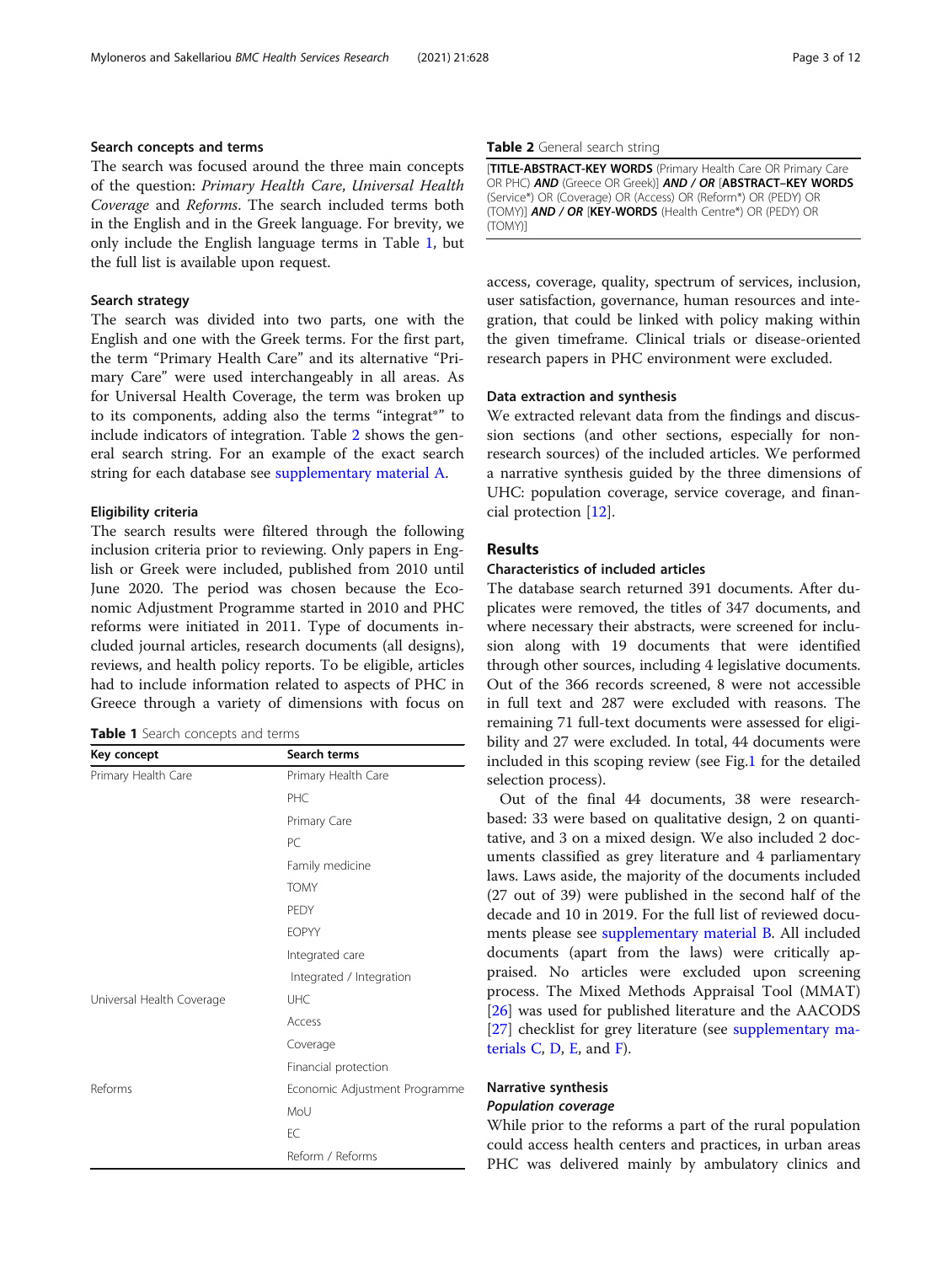<span id="page-3-0"></span>

private specialists rather than GPs, of which a small percentage contracted with the SHI schemes [[28\]](#page-10-0). Even though overall satisfaction for PHC services was relatively high and users understood the important role of a primary care physician, doctors, at least in rural areas, identified significant gaps in the provision of PHC, among which notably the lack of community nurses [[29](#page-10-0)–[31](#page-10-0)]. However, the evidence suggests there is a conflicting perception of what PHC entails, with further divergence regarding its effectiveness, especially between users and providers [[31\]](#page-10-0).

Until the completion of the SHI merge under EOPYY in 2014, population coverage and access to care were reduced significantly, especially in urban areas, for three main reasons: loss of insurance entitlements due to increased unemployment (up to 27.4%) [\[32](#page-10-0)], excessive reduction of human resources due to doctors moving to private sector or abroad and reduction of services [\[33](#page-10-0)]. Shrinking public health expenditure caused a reduction

of human resources, supplies, and services [[34\]](#page-10-0) further burdening the already limited resources [[29](#page-10-0)], thus reducing population coverage and leading service users towards the private sector. One consequence and strong indication of the ensuing gaps in service provision, especially in urban areas, was the establishment of solidarity PHC clinics by citizens as a response to the health system inefficiency. These clinics provided basic primary and emergency care, mostly to people with no health insurance, including refuges and migrants. A survey among 92 solidarity clinics, reported a 10% or more increase in the number of patients attending from 2013 to 2014 [\[35](#page-10-0)].

At the peak of unemployment followed by a steady increase of unmet healthcare needs [\[36\]](#page-10-0), law 4238/2014 attempted to reorganize PHC. Although it attempted to resolve structural distortions, significant difficulties were met during implementation [\[37](#page-10-0)] mainly because it was rather fiscal-driven within the overall mindset of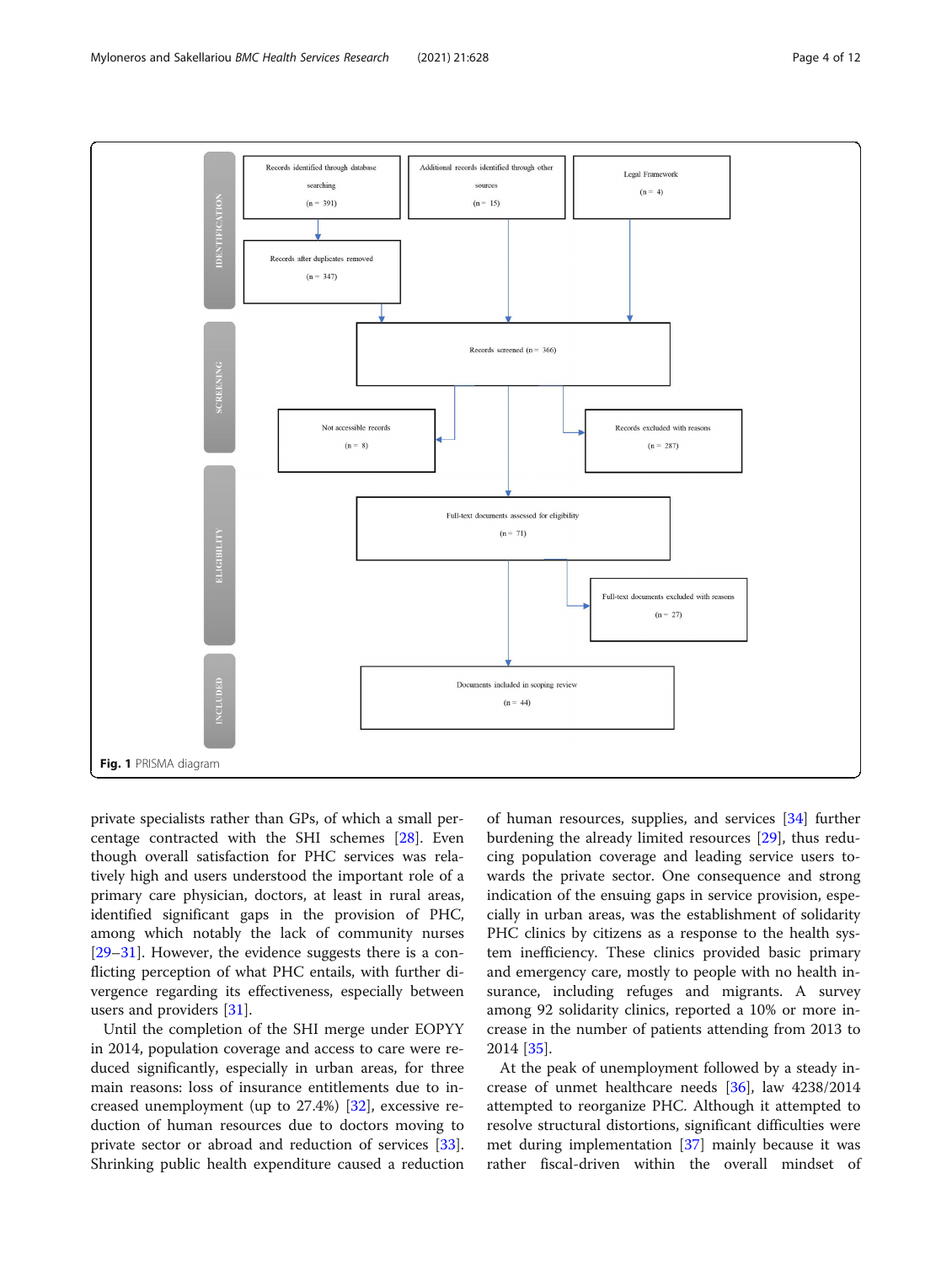economic reforms. While the integration of the former SHI polyclinics into the newly-established PEDY network under the ESY aimed at defragmenting services, instead it led to an association of PHC with ambulatory specialist care. Furthermore, it was met with resistance from the contracted doctors who were working in the SHI polyclinics while having their private practices at the same time. These doctors were called to decide whether to work for the public or for the private sector, leading many to opt-out from their public-sector contracts, thus affecting population coverage [\[33\]](#page-10-0). Moreover, the integration of services did not address the issue of the unequal distribution of health professionals between urban and rural areas and failed to introduce the family physician as a mandatory first point of contact [\[3](#page-9-0), [33\]](#page-10-0). Later studies revealed that the number of specialty doctors and their relative distribution among specialties remained almost unchanged between 2010 and 2015 [[34](#page-10-0), [38\]](#page-10-0).

In 2015, 1 year after the second reform, overall satisfaction in PHC was relatively low (48.6%) and most participants reiterated the need for a new approach, whereas the majority of the participants (81.8%) reported a preference for a family physician that would guide them to specialist services [[39\]](#page-10-0). The latter is supported by other studies too, which report that service users, and especially those with low health literacy, expect to be guided by doctors [\[40\]](#page-10-0).

Furthermore, the increasing arrival of refugees and migrants from that year onward, caused additional pressure to the health system and increased the burden of disease among marginalized groups. Stigmatization, exclusion, and powerlessness have been identified as the main barriers for poor access to healthcare for this population [[41\]](#page-10-0). Administrative and structural barriers especially with the asylum process caused further exclusion [\[37](#page-10-0)]. Recent evidence indicates that migrants face significantly more barriers in accessing health services than nonmigrants [\[42\]](#page-10-0), especially those with chronic diseases and in need for medicines [[43](#page-10-0)].

In 2016, law 4368/2016 [\[44](#page-10-0)] granted access to public healthcare services to the uninsured population,, and the following year, law 4486/2017 [\[22](#page-10-0)] introduced a new PHC model [[45](#page-10-0)]. This aimed to steer care back to the community, with a focus on prevention, health promotion, and integrated care [[46](#page-10-0)], also providing care for free to those with no insurance. The initial phase of the new reform included the planned roll-out of 239 multidisciplinary units, the TOMYs, within a timeframe of 2 years, but as of June 2019 the roll-out had paused at approximately half of the original target, with 127 TOMYs [[47](#page-10-0)–[55](#page-10-0)]. In addition to that, the potential registration capacity of the TOMYs based on their staffing at the end of 2019 was 650,250 citizens; however, at that time

there were just about over 400,000 registered citizens [[55\]](#page-10-0). On the upside, there existed an increasing trend to register with family doctors and health care teams, in contrast with the previous state of no registrations at all, which is a slight improvement in population coverage in terms of actual PHC services [\[55](#page-10-0)]. Unavailability of GPs and inadequate premises are largely considered to be the main reasons that not all planned TOMYs started to operate [[5,](#page-9-0) [55\]](#page-10-0). The evidence reveal that there was only a slight increase in GPs amidst the reform, from 3.4 per 10,000 inhabitants in 2017 to 3.6 in 2018, which is still the lowest in Europe [\[56\]](#page-11-0). This might be partly attributed to dissatisfaction with their level of income [[57\]](#page-11-0), especially in rural and remote areas.

Ambulatory and PHC services in Greece are accessible for a wide range of preventive procedures including blood tests, early diagnosis of chronic conditions and immunization under a national immunization programme, but administration of booster doses is often delayed [[3](#page-9-0)]. This might indicate discontinuation in services and difficulty to follow up, for a variety of reasons, like the lack of medical records. Despite the ability of PHC in performing preventive and public health interventions, Greece reports one the highest rates of chronic diseases among the EU-27, with cardiovascular diseases and lung cancer being the leading causes of death, while mortality from diabetes and chronic respiratory conditions have increased over the last two decades [[58](#page-11-0)–[60](#page-11-0)]. Chronic conditions are not addressed adequately and integrated care is in an embryonic stage  $[61]$  $[61]$ . Even though approximately 25% of deaths are attributed to behavioral and lifestyle risk factors (including tobacco use and obesity), which could be addressed at the primary care level [[37\]](#page-10-0), there is still a long way ahead towards actual integration and chronic disease management. Despite the reforms, levels of integration are still quite low [[62](#page-11-0)] especially with public health services and significant gaps in health promotion and preventive services have been identified [\[63,](#page-11-0) [64\]](#page-11-0).

Prior to 2011, social insurance schemes covered almost the entire population, but by 2016 25% of the population lost their right to use EOPYY-financed health services [[3\]](#page-9-0). When insurance funds merged under EOPYY in 2011, the package of services was rationalized and standardized. However, instead of investing on equal access to primary care services and family doctors, a big portion of the fund's expenditure was given retroactively to hospitals, diagnostic services, and pharmaceuticals [[28](#page-10-0), [58\]](#page-11-0). A 2015 survey showed that the most common reasons for utilizing PHC were acute problems, drug prescription, and routine checkups, with only half the participants reporting adequate consultation time with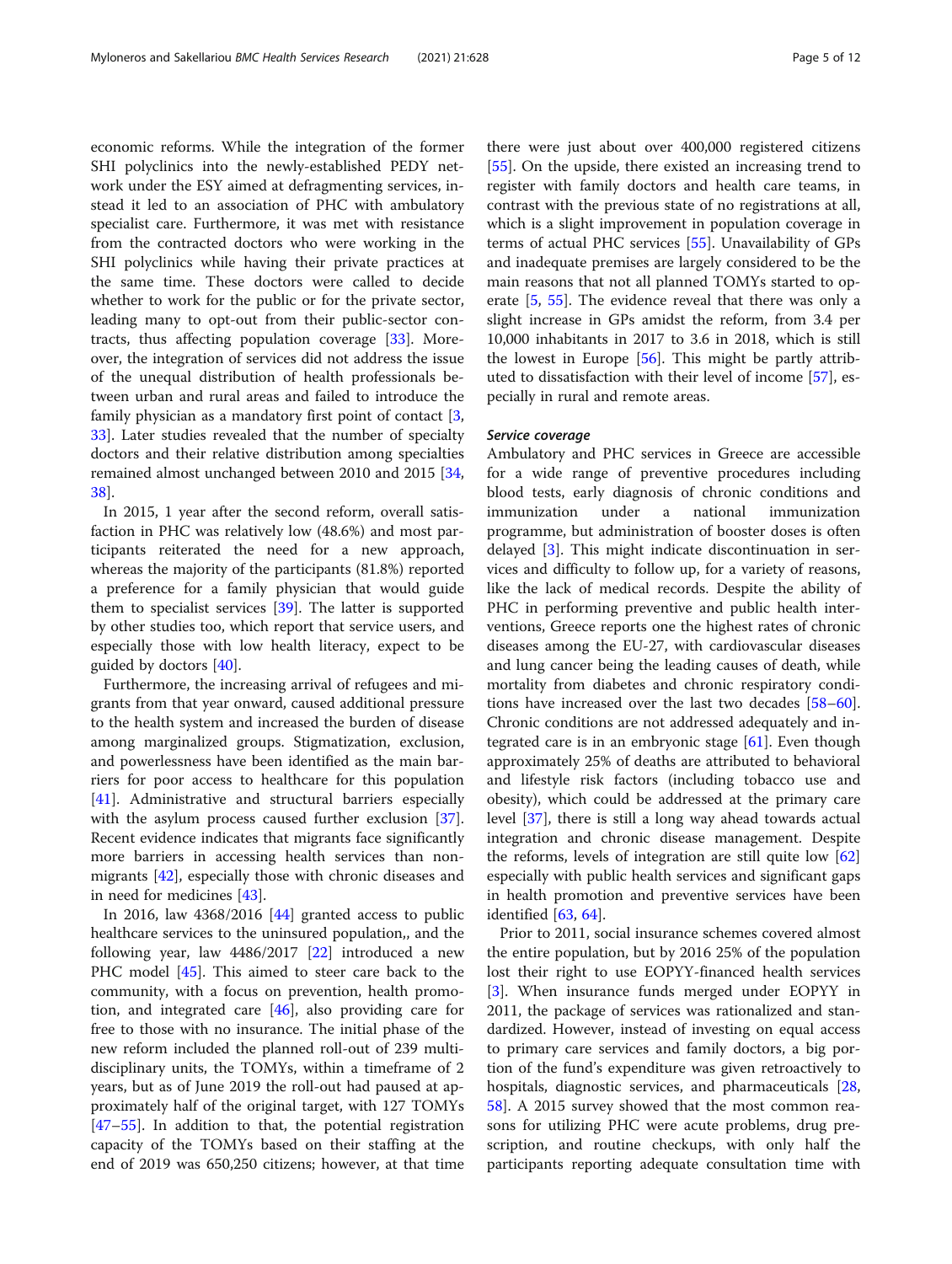the doctor [\[39](#page-10-0)]. The majority of the consultations were done within 10 min, which is a very short timeframe to perform preventive medicine and address behavioral risk factors. In the same study, 25% of participants reported low quality of healthcare services [\[39](#page-10-0)]. Later evidence revealed services being reduced to the bare minimum, with inadequate consultation time and it was highlighted that health literacy and support for self-management could not be achieved with such short consultation times [\[40\]](#page-10-0).

In populations where there is low access to healthcare and even more so among vulnerable groups like older people with multimorbidity, self-management seems to be the most relevant modality [\[64](#page-11-0)] and a core element of integrated models. Chronic and palliative care are often either provided by relatives or informal carers, when at the same time health literacy which could support carers or self-management is at a significantly underdeveloped stage [[40\]](#page-10-0). Consultation time for people with multimorbidity is not adequate, older people find the system too complex, and the one-point contact that could be a family doctor or other professional, is often missing [\[40](#page-10-0)]. People-centredness and integration are re-emerging issues brought up by users themselves much before the onset of the crisis [\[31](#page-10-0)]. Vulnerable and marginalized groups did not usually receive prevention and health promotion services [[64\]](#page-11-0). It is noteworthy that the most frequent requests among PHC users in the recent years was the increase in the number of public health units [[65\]](#page-11-0). Service users report that family medicine is neces-sary [\[31\]](#page-10-0), indicating that citizens are not against a central role of PHC.

In regards to the TOMYs, the more frequently provided services include promotion of population health, planned adult and child health care, elderly health care, multi-morbidity monitoring, development of interventions and actions to promote health in the community, whereas services that need further development include public health services (including vaccination services), home-based healthcare, post-hospital care and rehabilitation [[55](#page-10-0)]. A survey among TOMY users, indicated relatively high satisfaction, especially regarding the quality of medical and nursing care  $[66]$  $[66]$ . It is noteworthy that the quality of nursing care had high mean scores, which could indicate the gradually increasing trust of people to nurses in PHC and an expansion of their responsibilities. Although there seems to be a reorientation towards preventive services and community outreach as depicted in the 2017 law [[22\]](#page-10-0), it still remains to be assessed whether the actual practice corresponds to the legal framework [[5,](#page-9-0) [66](#page-11-0)]. The overall framework of the job description does not automatically allow implementation, as operational and clinical guidelines have to be developed and introduced [[37,](#page-10-0) [67](#page-11-0)]. Surveys among the employees suggest though that healthcare teams are happy that they can use their flexibility and autonomy to formulate community outreach actions [[55\]](#page-10-0).

Considerable differences, however, were found between facilities in their orientation towards acute or chronic care, with the most efficient ones focusing on prevention and chronic disease management [\[68\]](#page-11-0). Overall, disease management appears ineffective and there is no community outreach, whereas only few people receive screening services [\[5](#page-9-0)]. Even though evidence shows that GPs agree on the importance of screening in improving care, GPs older than 50 years of age, those practicing for more than 15 years, and GPs working in private sector, are less likely to comply with screening recommendations [[63\]](#page-11-0). In practice the situation is more complex, as few clinical guidelines are in place in most of the PHC units and medical records are being kept internally [[69\]](#page-11-0). Almost 9 out of 10 family doctors in the TOMYs report that they use a package of 13 General Medicine Guidelines/13 PHC Protocols provided by the Ministry of Health, along with an operational guideline called "Handbook for the Operation of Local Health Groups" [[55\]](#page-10-0). It appears though that care for chronic patients and frail people along with promotion of selfmanagement, need to be improved as does disease management through recorded clinical governance and data analysis [\[70\]](#page-11-0).

Other limitations at achieving operational integration include absence of an organized referral system that could support the handling of emergencies [\[71](#page-11-0)], patient pathways, and an established social and community care system [\[37,](#page-10-0) [72](#page-11-0), [73\]](#page-11-0). Electronic health and telemedicine have not been developed, despite the geographical dispersion of islands and remote areas and the high concentration of refugees especially on the islands of the North-Eastern Aegean, with limited provision of healthcare services [[42](#page-10-0), [43](#page-10-0)]. Consequently, the majority of the refugee population seek care at the emergency departments of hospitals and specialist care and not in PHC, whereas preventive services, with a few exceptions for certain communicable diseases and vaccinations, are not provided almost at all [[43\]](#page-10-0).

Apart from TOMYs, which have social workers in their teams, evidence suggest that PHC rarely supports mental health services, at least not in a coordinated manner. The number of people visiting PHC during the financial crisis of 2008–2018 due to mental health concerns increased [[74](#page-11-0)], exacerbating already severe gaps in mental health service provision [[75\]](#page-11-0). Communication and collaboration between primary care and mental health services is rather ineffective and professionals on both ends are rarely trained to refer people on to other services [[76\]](#page-11-0). It has been suggested that the inclusion of psychiatrists in PHC might decrease the social stigma around mental health, increase population access to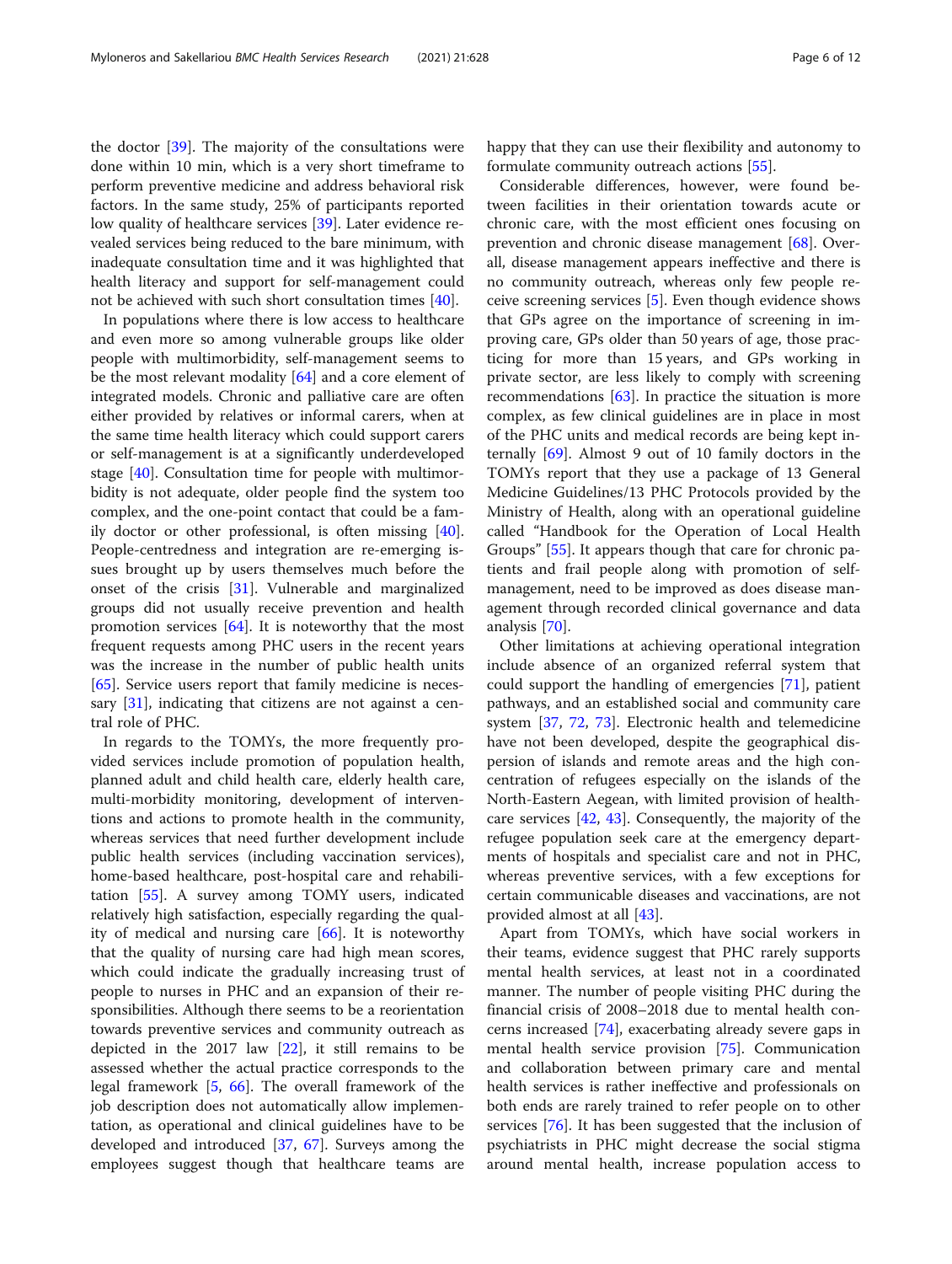mental health services, and improve the detection and management through multidisciplinary involvement [[77\]](#page-11-0). Overall, evidence indicates that service users are not involved in health decision making, stakeholders are not trained adequately to understand and promote integrated care, and the coordination of care is absent [\[67](#page-11-0)].

The case of Greece shows that linking healthcare entitlements with employment and contributions can significantly increase OOP for healthcare during an economic crisis. By 2016, approximately 25% of the population was uninsured thus not having access to healthcare services [ $28$ ] and although law 4368/2016 [ $44$ ] granted access to public services, the uninsured still had no access to services financed by EOPYY, including the EOPYY contracted physicians. In 2010, OOP was 28.6% of the health spending whereas in 2018 increased to 36.44% [[4\]](#page-9-0). Catastrophic health spending appeared to decrease, but unmet needs increased. Evidence shows that 7.2% of households in Greece had experienced catastrophic health spending in 2010, a percentage that increased to 10.5% in 2015 and slightly dropped to 9.7% in 2016. The average OOP is much higher than expected, while catastrophic health expenditure increased particularly in the poorest quintiles of the population [[78\]](#page-11-0).

In 2014, EOPYY contracted doctors on a fee-forservice basis with a limit of 200 visits per month, paying the doctor 10€ per visit [\[33](#page-10-0)]. The limit was reached within few days and after that people had to pay using OOP [\[3](#page-9-0), [5,](#page-9-0) [28](#page-10-0)]. Sometimes service users paid informally to avoid searching for a doctor who had not reached their visits and prescription limits [[5\]](#page-9-0). This supplyinduced demand for specialist services rather than preventive medicine, increased private expenditure and OOP, both through co-payments and informal payments. Until 2016, 44% of OOP among households who experienced catastrophic health spending were for medicines particularly among the poorest quintiles [\[78\]](#page-11-0). Furthermore, in regards to PHC services, outsourcing the appointment system for the contracted physicians, passed on the cost to the caller/patient, with prices ran-ging from €0.95 to €1.65 per minute [[5\]](#page-9-0).

Medicines and pharmaceuticals – with few exceptions – are not provided at PHC facilities. Patients receive the prescription and pick up the medicines at private pharmacies. An e-prescription system was initiated in 2010 and 2 years later prescription guidelines were also introduced. Most prescription medicines in Greece are dispensed with a fixed co-payment which varies between 0% for people exempted (uninsured, vulnerable etc) and 25% [[5\]](#page-9-0). Service users also have to pay the difference between the price reimbursed by EOPYY and the retail price [[5,](#page-9-0) [58](#page-11-0)], which might explain the reason why the share of OOP for pharmaceuticals is the largest [\[58](#page-11-0)], despite the significant pharmaceutical expenditure of the organization  $[33]$  $[33]$ . The amount people have to pay OOP therefore varies depending on the medicine purchased [[3\]](#page-9-0). The negative effect of this co-payment policy is magnified when medicine prices are relatively high (e.g. due to inadequate regulation) and when doctors and pharmacists are not required or do not have incentives to prescribe and dispense cheaper alternatives. Overall, the household expenditure for pharmaceuticals and the average proportion of co-payments per month has increased from 9% in 2009 to 30% in 2016 [\[5](#page-9-0), [28](#page-10-0)].

In addition to co-payments for prescribed medicines, OOP for medicines may arise through the purchase of over-the-counter medicines [[3\]](#page-9-0). It is worth mentioning that the profit margin for pharmacies for over-thecounter medicines and non-reimbursed prescribed pharmaceuticals is around 35% [[3](#page-9-0)]. Evidence also suggests that in order to avoid paying both for the doctor visit and the medicine, service users sometimes prefer to obtain prescription medicines over the counter, which means they have to pay the full cost [\[5](#page-9-0)]. This is facilitated by weak enforcement of regulation governing the dispensing of medicines [[78\]](#page-11-0) and by the availability of 216 out of 1582 (in 2016) over-the-counter medicines in stores other than pharmacies [[3\]](#page-9-0).

Disadvantaged and vulnerable groups, like migrants and unemployed people, reported financial barriers mostly for pharmaceuticals, which indicates barriers in access to PHC, exclusion from benefits, and unprescribed over-the-counter self-medication [\[42,](#page-10-0) [43](#page-10-0)]. In response to this, citizens organized PHC clinics in the form of solidarity outpatient clinics providing preventive, chronic and emergency healthcare to, mostly, uninsured people and migrants [[35\]](#page-10-0). It is worth noting that even though disadvantaged groups like the uninsured, chronic patients, pensioners, and migrants find that healthcare is too expensive, they tend to prefer, where possible, the private sector over the free public one, with the perception of superior quality and timely access [[40](#page-10-0), [79](#page-11-0)].

#### **Discussion**

The aim of this scoping review was to identify through available literature, in what extend the PHC reforms in Greece that were implemented during the period of the Economic Adjustment Programme, have impacted the three dimensions of UHC. A full evaluation of PHC services was beyond the scope of the review. The examination of the scarce evidence identified from the given timeframe, suggests that the PHC reforms were not significantly effective in improving UHC, they created however the framework within which the important next steps can be taken. The legal framework developed during that period and the development of a person-centred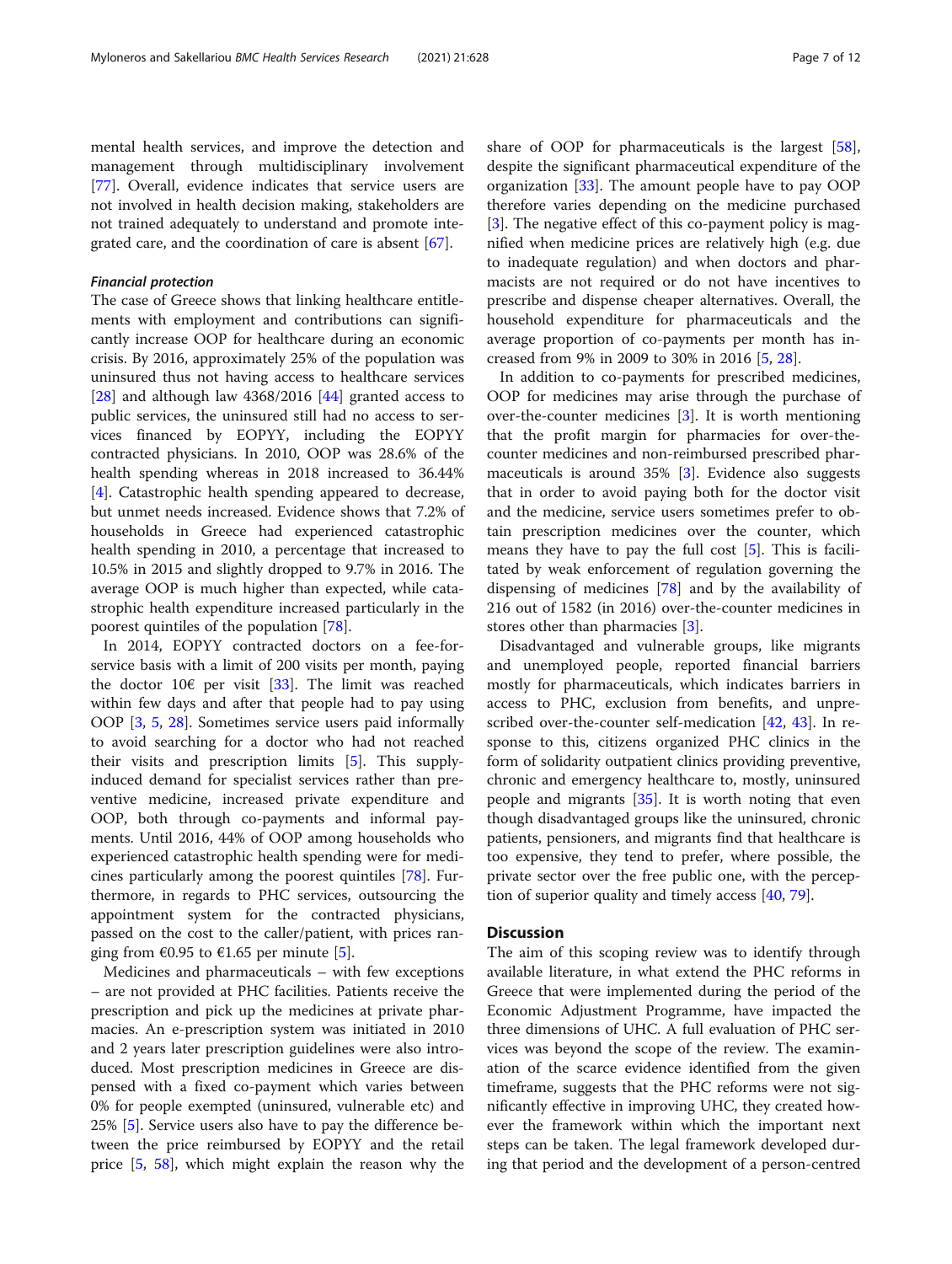approach in PHC, show a distinctive shift towards improving UHC [\[21](#page-10-0), [22](#page-10-0)].

Between 2010 and 2018 successive governments implemented several reforms, often moving to the next one without the previous having been thoroughly evaluated [[5\]](#page-9-0) and with an apparent reform fatigue among the implementing authorities. Even though the political risk was shifted to the supervising institutions which imposed these measures [[80](#page-11-0)], horizontal measures and austerity cuts (per capita expenditure between 2008 and 2013 dropped by almost 10%) increased inequalities especially among vulnerable groups [[81,](#page-11-0) [82](#page-11-0)]. The 2017 PHC reform was linked to the UHC and aimed to lead to a more streamlined health service, with higher integration of services, increased accessibility, and limited financial risks for the population [\[22](#page-10-0)]. This study demonstrates that while some improvements were made, many problems remain or even got worse across all dimensions of UHC, leading to compromised access to care, gaps in care provision and low quality of care, exemplified by high OOP and high risk of catastrophic payments, particularly affecting people with lower income.

Evidence shows that people met severe barriers in accessing health services during the crisis [\[28](#page-10-0), [83](#page-11-0)]. The rather low number of PHC workforce and especially GPs [[34](#page-10-0), [56\]](#page-11-0) along with the rural-focused distribution of Health Centres [\[54](#page-10-0)] undermined access. The main reform among those examined, the establishment and development of TOMYs, has some important strengths, like the person-centred approach, the introduction of multidisciplinary teams and provision of services close to the community, but has also some weaknesses, including incomplete integration and continuation, limited interconnectivity and moderate population coverage [[55\]](#page-10-0). The opening of just 127 new units expanded the population coverage locally, improving access only for those registered in them. It would take approximately 850–900 such units to cover 85% of the whole population. Also, the TOMY network is geographically concentrated in the mainland of Greece while the islands - with the exception of Crete - are poorly covered [\[47](#page-10-0)–[53](#page-10-0), [55\]](#page-10-0). Coverage of the entire population would demand a significant increase of GPs [[34\]](#page-10-0) and until then it seems that a large part of the urban population will continue to substitute primary care with outpatient care in hospitals or specialist care in the private sector [\[79](#page-11-0)]. Furthermore, Greece has one the lowest number of nurses among the EU27 countries, especially in PHC, with 3.4 nurses per 1000 inhabitants [\[84](#page-11-0)], which implies that their role is underestimated and the state has failed to deploy a variety of health professionals to provide PHC services other than doctors.

Interlinked with the dimensions of population and service coverage, are the principles of equity of access, quality of services, and overall accessibility [[85,](#page-11-0) [86](#page-11-0)]. The evidence suggests that even in cases that services are available and the population is covered, access is not always equitably distributed. People with chronic or mental health issues, people with disabilities, refugees and migrants experience compromised access to healthcare [[37,](#page-10-0) [40](#page-10-0), [43](#page-10-0), [87\]](#page-11-0). Attending to these groups could significantly improve priorities and quality for all service users [[69\]](#page-11-0). Migrants and refugees are excluded mostly due to financial and cultural barriers [[88\]](#page-11-0), although they do have a legal right to access in public services if they have an insurance number or their asylum paper number [[42](#page-10-0), [43\]](#page-10-0). Mental health patients and people that acquire care at home or constant care are usually excluded from primary care services and when they do have access it is rarely for preventive services [\[74,](#page-11-0) [77\]](#page-11-0).

Similarly, oncology patients, for example, do not receive services at home or at the community level, but only in hospitals. While home care visits to people with chronic illnesses were performed in remote areas by healthcare staff, in cases where community health centers were close to a hospital, they tended to refer to the hospital [\[89](#page-11-0)], which implies that distribution of human resources is unequal and affects population coverage [[62\]](#page-11-0).

The establishment of EOPYY [\[20\]](#page-10-0) and the supplementary integration of SHI providers into ESY [\[21](#page-10-0)] addressed to some degree the fragmentation of services, without though achieving continuity and comprehensiveness [[3,](#page-9-0) [5](#page-9-0), [37\]](#page-10-0). Fragmentation has been reduced, but the governance mechanisms remain complex [\[46](#page-10-0), [72](#page-11-0)] with an ageing health workforce resilient to change [\[5](#page-9-0), [34\]](#page-10-0). Severe gaps exist in prevention and health promotion [[64\]](#page-11-0) as part of the vicious cycle of overspecialization and hospital-centred services. Part of these shortcomings is the significantly low level of health literacy and people empowerment, mostly due to short consultation time and lack of workforce training [\[40\]](#page-10-0). The lack of a referral system and care pathways stands in the way of coordination across levels [\[5](#page-9-0), [37,](#page-10-0) [62](#page-11-0)] and undermines the role of PHC in people-centred healthcare. Operationally, TOMYs have shown signs of how integrated care could be introduced [\[46](#page-10-0), [66\]](#page-11-0), but concrete steps remain to be taken [\[37](#page-10-0)].

For example, screening for the early detection of certain chronic illnesses, such as cardiovascular disease, cancer, mental disorders, and dementia, is not included in a coordinated manner and with specific guidelines [[73\]](#page-11-0). Another example is that while the ratio of smokers is high, there are no smoking cessation services in the community, with available services provided through local initiatives, relying on people seeking out services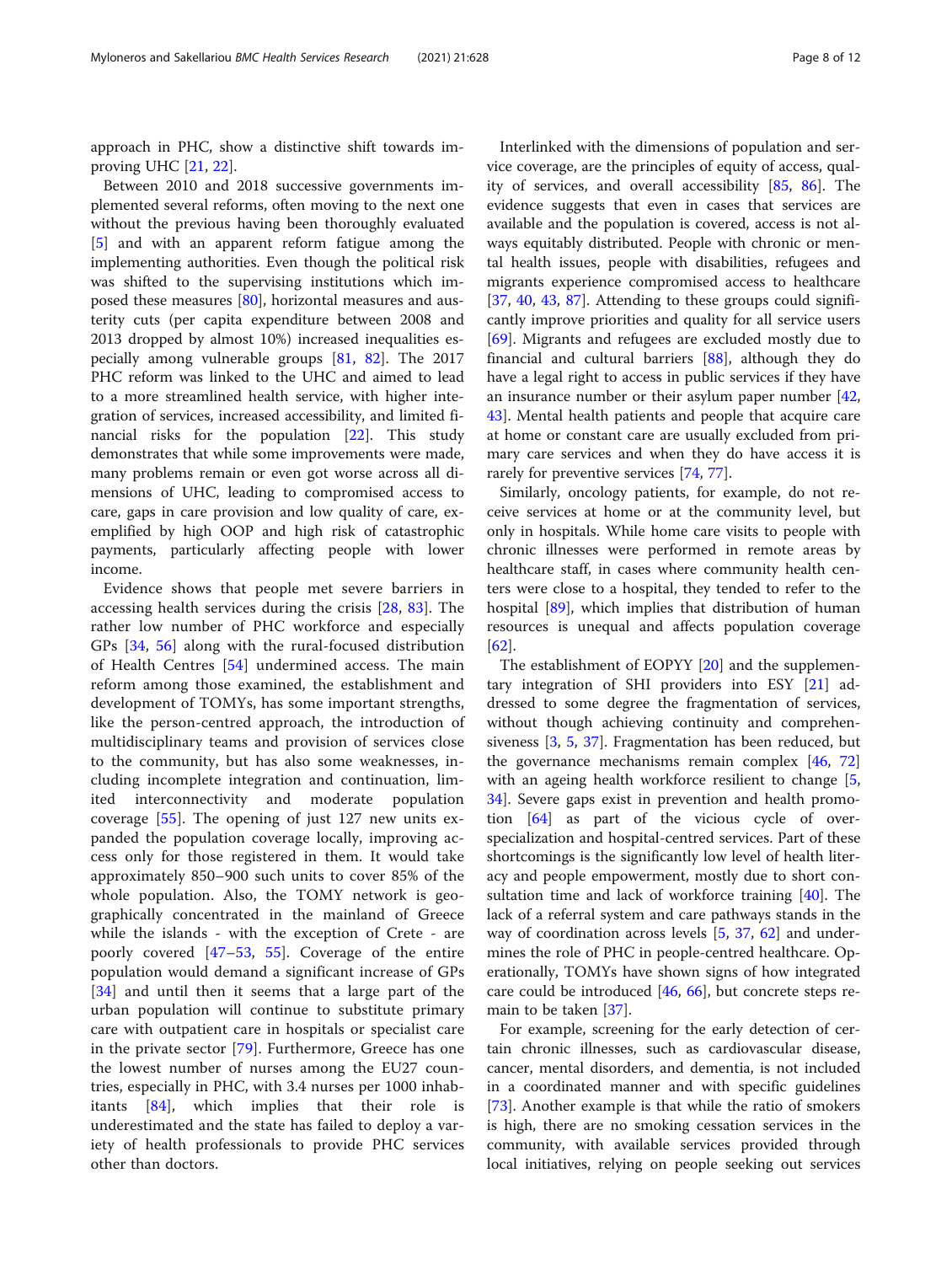[[72\]](#page-11-0). Some targeted prevention services do exist, for instance related to women over 50 years old (mammography) and adults over 65 (influenza vaccination) [[64](#page-11-0)].

Finally, there is no evidence linking OOP directly to PHC but rather to the whole spectrum of services [\[4](#page-9-0), [58](#page-11-0), [78\]](#page-11-0). However, we can extrapolate that the reforms improved financial protection marginally and only for those registered to a family doctor or PHC unit, as the extended opening hours of TOMYs, the proximity to citizens' residence and the ease of arranging appointments improved accessibility to free services [[55](#page-10-0)]. Even though the 2016 law [[44\]](#page-10-0) granted access to public health services for the uninsured, including undocumented migrants, private spending for health did not decrease [\[4](#page-9-0), [58\]](#page-11-0). This happened mainly because the reforms focused on the provision of hospital-based services and did not address the root causes and inequalities in accessing healthcare [[5,](#page-9-0) [78\]](#page-11-0) and uninsured people have access only to public services, whereas they have to pay for contracted services.

#### Strengths and limitations

The main strength of the review is that the information gathered did not present conflicting findings; on the contrary, the emerging themes across the reviewed documents revealed common patterns of systemic issues, enhancing the reliability of the findings. However, this might also be a reflection of the rather narrow PHC spectrum under examination from the available literature, mainly focusing on the provision of services. To address this, we attempted to extrapolate information from a diverse set of literature, in both English and Greek, and link the core dimensions of UHC to their results. Finally, we would like to underline the possibility of bias in the analysis of the findings due to one author's involvement in the design, planning, and implementation of the TOMYs reform. On the other hand, that is also a strength, as the actual experience of participating in the reform provides insights and the tools to identify the key issues and challenges.

#### Recommendations

Based on the findings and guided by the WHO-European Framework for Action on Integrated Health Services Delivery, which "anchors actions in the same principles of a primary health care approach for people*centred health systems*"  $[90, 91]$  $[90, 91]$  $[90, 91]$  $[90, 91]$ , we recommend the following PHC-centred actions towards achieving UHC, prioritized by importance and grouped in the four domains of the framework.

#### System enablers

1. Incentivize and increase the PHC workforce. Strategic choices based on population needs should

lead the health professional inflows, with focus on increasing the numbers of GPs and nurses.

- 2. Ensure enough time for consultation. Quality PHC revolves around building trust between the health professionals and the patient, in order to change behavioral risks, reduce unnecessary treatment and improve health literacy. That cannot be achieved within short consultation timeframes.
- 3. Establish an across-all-levels electronic health record. Referral mechanisms, patient pathways, chronic care models and public-health-oriented design of care cannot be accomplished without a comprehensive health record in place to link services vertically and horizontally.
- 4. Reduce or eliminate co-payments related to PHC. This can be achieved through horizontal interventions, like increase of public health expenditure and earmarked budgets for PHC and targeted actions like minimizing or eliminating copayments for medicines prescribed by family doctors or PHC professionals.

#### Service delivery processes

- 5. Update primary care curricula and introduce continuous professional development. Properly trained health professionals can plan actions to tackle health determinants based on evidence, adjusted for the local context, living conditions, and vulnerability among other factors. The everchanging evidence on improving quality of care requires the continuous professional development of the workforce.
- 6. Expand the skill-mix of primary health care services to strengthen the multidisciplinary approach, with a broader spectrum of responsibilities for nurses, midwives, and public health professionals. In this way flexible peer networks can be developed within the communities organizing care around the person and exchanging experience.
- 7. Integrate public health and mental health services. People's health needs are not separated, with environmental, population and mental health problems often co-existing. Integrated peoplecentred care has to be designed and tailored around those needs in a dynamic way, flexible enough to change according to these needs.

#### Change management

8. Develop evidence-based planning, implementation, monitoring, and evaluation mechanisms. Monitoring mechanisms based on updated evidence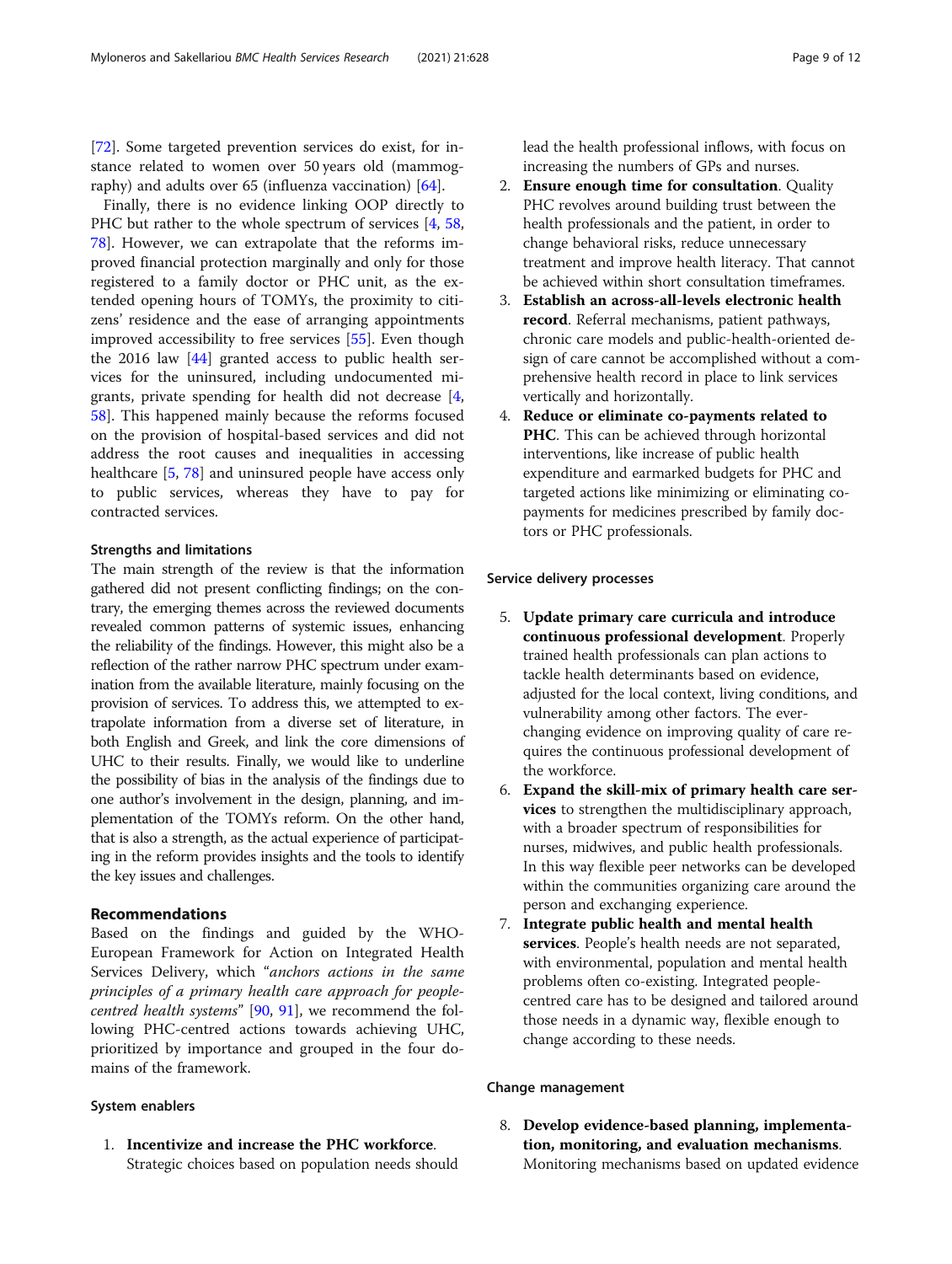<span id="page-9-0"></span>are necessary for the implementation of all actions and interventions.

9. Adopt a whole-of-society approach. Reforms can be sustainable only through inclusion, consensus and shared decisions. Continuation is vital for health policy when results are long-term and this can be achieved through society ownership and coalitions across all levels.

#### Populations and individuals

10. Strengthen health literacy and social inclusion processes. Enhancing health literacy to support service uses, families, and carers including them in the decision-making process can contribute to the sustainability of the reforms and promote accountability.

#### Conclusions

The impact of the financial crisis of 2008–2018 to the health of the Greek population and to the healthcare system have been well-documented. This review aimed to explore the extent to which the instigated PHC reforms met their aim to improve UHC, based on the available literature. Overall, the PHC reforms did not have the same impact across the population. Population coverage increased only locally due to unequal distribution of services both geographically and socially. The services dimension slightly improved for service users with access to the new PHC units and family doctors, but community outreach, public and mental health services, home care, integration, continuity and comprehensiveness need strengthening. Issues remain regarding financial protection, especially among vulnerable and disadvantaged population groups, like people with chronic illnesses, disabilities, migrants and refugees and uninsured. In order to achieve UHC, more concerted efforts are required to enable access to high quality, affordable, and appropriate healthcare. Concluding, the evidence suggests that the reforms were not significantly effective in improving UHC, however they introduced concepts that created the necessary framework for the next steps. It remains imperative that these next steps towards developing stronger PHC must be evidencebased. The weakness of a yet underdeveloped PHC can be turned into an opportunity by using the experience of other countries and studying the lessons learned.

#### Abbreviations

EOPYY: Greek abbreviation for National Organization for the Provision of Health Services; ESY: Greek abbreviation for National Health System; EU: European Union; GP: General Practitioner; MoH: Ministry of Health; MoU: Memorandum of Understanding; OECD: Organisation for Economic Cooperation and Development; OOP: Out-of-pocket payments; PEDY: Greek abbreviation for National Primary Care Network; PHC: Primary Health Care;

SHI: Social Health Insurance; TOMY: Greek abbreviation for Local Health Unit; UHC: Universal Health Coverage; WHO: World Health Organization

#### Supplementary Information

The online version contains supplementary material available at [https://doi.](https://doi.org/10.1186/s12913-021-06678-9) [org/10.1186/s12913-021-06678-9.](https://doi.org/10.1186/s12913-021-06678-9)

Additional file 1.

#### Acknowledgements

Not applicable.

#### Authors' contributions

TM designed the study, retrieved the articles, analysed the data, interpreted the findings, produced the initial synthesis, and produced the first draft of the manuscript. DS contributed to the design of the study, data synthesis, and interpretation of data, contributed to subsequent drafts of the manuscripts, and provided methodological guidance. Both authors read and approved the final manuscript.

#### Funding

This research did not receive any specific grant from funding agencies in the public, commercial, or not-for-profit sectors.

#### Availability of data and materials

The datasets generated and/or analysed during the current study are publicly available.

#### Declarations

#### Ethics approval and consent to participate

The study was approved by the MSs Ethics Committee at the London School of Hygiene and Tropical Medicine.

#### Consent for publication

Not applicable.

#### Competing interests

TM worked for the Ministry of Health from 2015 to 2017 as advisor for Primary Health Care and for WHO from 2017 to 2020 as National Professional Officer, Health Systems, providing among others technical support for Primary Health Care.

DS declares no competing interests.

#### Author details

<sup>1</sup> Formerly London School of Hygiene and Tropical Medicine, Keppel Street, London WC1 7HT, UK. <sup>2</sup>Cardiff University, School of Healthcare Sciences, Eastgate House, Newport Road 35-43, Cardiff CF24 0AB, UK.

#### Received: 20 January 2021 Accepted: 23 June 2021 Published online: 01 July 2021

#### References

- 1. World Health Organization, The United Nations Children's Fund. Declaration of Alma-Ata. Int Conf Prim Heal Care. Alma-Ata; 1978.
- 2. Cueto M. The origins of primary health care and selective primary health care. Am J Public Health. 2004;94(11):1864–74. [https://doi.org/10.2105/AJPH.](https://doi.org/10.2105/AJPH.94.11.1864) [94.11.1864](https://doi.org/10.2105/AJPH.94.11.1864).
- 3. Economou C, Kaitelidou D, Karanikolos M, Maresso A. Greece: health system review. Health Syst Transit. 2017;19(5):1–166.
- 4. OECD. Health spending (indicator); 2020. [https://doi.org/10.1787/8643de7e](https://doi.org/10.1787/8643de7e-en)[en.](https://doi.org/10.1787/8643de7e-en)
- 5. Economou C, Panteli D. Monitoring and documenting systemic and health effects of health reforms in Greece. Copenhagen: WHO Regional Office for Europe; 2019.
- 6. Fountoulakis KN, Grammatikopoulos IA, Koupidis SA, Siamouli M, Theodorakis PN. Health and the financial crisis in Greece. Lancet. 2012; 379(9820):1001–2. [https://doi.org/10.1016/S0140-6736\(12\)60422-X.](https://doi.org/10.1016/S0140-6736(12)60422-X)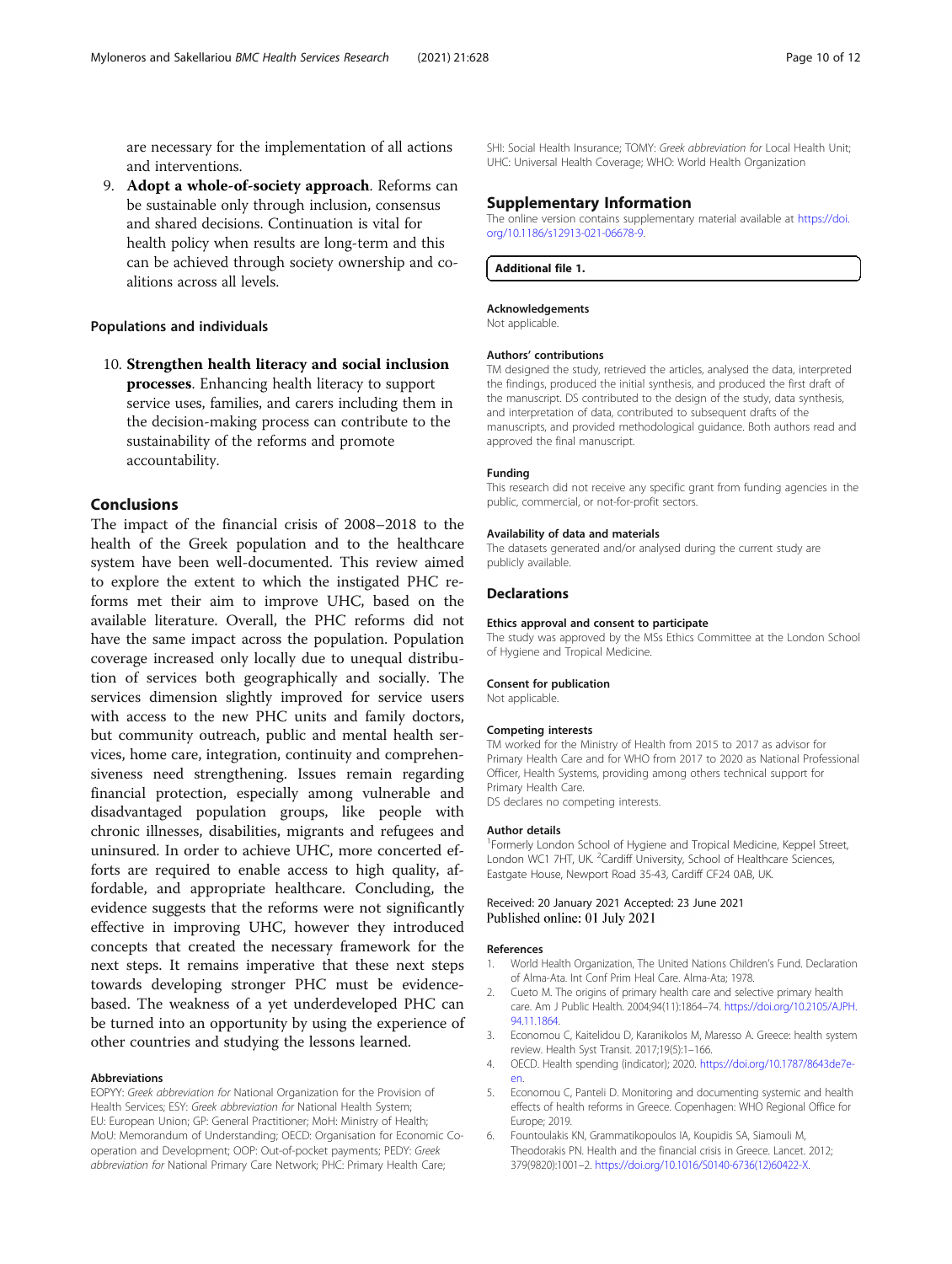- <span id="page-10-0"></span>7. Economou C, Kaitelidou D, Kentikelenis A, Sissouras A, Maresso A. The impact of the financial crisis on the health system and health in Greece. Copenhagen: WHO Regional Office for Europe; 2014.
- Ifanti AA, Argyriou AA, Kalofonou FH, Kalofonos HP. Financial crisis and austerity measures in Greece: their impact on health promotion policies and public health care. Health Policy (New York). 2013;113(1-2):8–12. [https://doi.](https://doi.org/10.1016/j.healthpol.2013.05.017) [org/10.1016/j.healthpol.2013.05.017.](https://doi.org/10.1016/j.healthpol.2013.05.017)
- 9. Kondilis E, Giannakopoulos S, Gavana M, Ierodiakonou I, Waitzkin H, Benos A. Economic crisis, restrictive policies, and the Population's health and health care: the Greek case. Am J Public Health. 2013;103(6):973–9. [https://](https://doi.org/10.2105/AJPH.2012.301126) [doi.org/10.2105/AJPH.2012.301126](https://doi.org/10.2105/AJPH.2012.301126).
- 10. European Commission. Financial assistance to Greece n.d. [https://ec.europa.](https://ec.europa.eu/info/business-economy-euro/economic-and-fiscal-policy-coordination/eu-financial-assistance/which-eu-countries-have-received-assistance/financial-assistance-greece_en) [eu/info/business-economy-euro/economic-and-fiscal-policy-coordination/](https://ec.europa.eu/info/business-economy-euro/economic-and-fiscal-policy-coordination/eu-financial-assistance/which-eu-countries-have-received-assistance/financial-assistance-greece_en) [eu-financial-assistance/which-eu-countries-have-received-assistance/financia](https://ec.europa.eu/info/business-economy-euro/economic-and-fiscal-policy-coordination/eu-financial-assistance/which-eu-countries-have-received-assistance/financial-assistance-greece_en) [l-assistance-greece\\_en](https://ec.europa.eu/info/business-economy-euro/economic-and-fiscal-policy-coordination/eu-financial-assistance/which-eu-countries-have-received-assistance/financial-assistance-greece_en) (Accessed 4 May 2020).
- 11. Thomson S, Figueras J, Evetovits T, Jowett M, Mladovsky P, Maresso A, et al. Economic Crisis, Health Systems and Health in Europe Impact and implications for policy. 2013.
- 12. World Health Organization. The world health report 2010, Health systems financing: the path to universal coverage. Geneva: World Health Organization; 2010.
- 13. Economou C. Greece's healthcare system and the crisis: a case study in the struggle for a capable welfare state. An Inst Hig Med Trop (Lisb). 2018;17. <https://doi.org/10.25761/anaisihmt.246>.
- 14. Kluge H, Kelley E, Barkley S, Theodorakis PN, Yamamoto N, Tsoy A, et al. How primary health care can make universal health coverage a reality, ensure healthy lives, and promote wellbeing for all. Lancet. 2018;392(10156): 1372–4. [https://doi.org/10.1016/S0140-6736\(18\)32482-6.](https://doi.org/10.1016/S0140-6736(18)32482-6)
- 15. Binagwaho A, Ghebreyesus TA. Primary healthcare is cornerstone of universal health coverage. BMJ. 2019:l2391. <https://doi.org/10.1136/bmj.l2391>.
- 16. World Health Organization. Primary Health Care on the Road to Universal Health Coverage: Executive Summary; 2019. p. 12.
- 17. World Health Organization. The World Health Report 2008 Primary Healthcare: How Wide Is the Gap between Its Agenda and Implementation in 12 High-Income Health Systems? Primary Health Caret. 2008;26(3):2008– 58. [https://doi.org/10.12927/hcpol.2013.22778.](https://doi.org/10.12927/hcpol.2013.22778)
- 18. Merkur S, Sassi F, McDaid D. Promoting health, preventing disease: is there an economic case? 2013.
- 19. World Health Organization, The United Nations Children's Fund. A vision for primary health care in the 21st century: towards universal health coverage and the Sustainable Development Goals. Geneva: World Health Organization; 2018.
- 20. Hellenic Republic. Law 3918: structural changes in the health system and other provisions. 2011.
- 21. Hellenic Republic. Law 4238: Primary National Health Network (PEDY), change of EOPYY's purpose and other provisions, vol. 38; 2014.
- 22. Hellenic Republic. Law 4486: Reform of Primary Health Care, urgent regulations of the Ministry of Health and other provisions, vol. 115; 2017.
- 23. World Health Organization Regional Office for Europe. Integrated care models: an overview; 2016. [https://doi.org/10.1109/ICCA.2014.6871070.](https://doi.org/10.1109/ICCA.2014.6871070)
- 24. Tricco AC, Lillie E, Zarin W, O'Brien KK, Colquhoun H, Levac D, et al. PRISMA extension for scoping reviews (PRISMA-ScR): checklist and explanation. Ann Intern Med. 2018;169(7):467–73. <https://doi.org/10.7326/M18-0850>.
- 25. Richardson WS, Wilson MC, Nishikawa J, Hayward RS. The well-built clinical question: a key to evidence-based decisions. ACP Journal Club. 1995;123(3): A12–3.
- 26. Hong QN, Fàbregues S, Bartlett G, Boardman F, Cargo M, Dagenais P, et al. The mixed methods appraisal tool (MMAT) version 2018 for information professionals and researchers. Educ Inf. 2018;34(4):285–91. [https://doi.org/1](https://doi.org/10.3233/EFI-180221) [0.3233/EFI-180221.](https://doi.org/10.3233/EFI-180221)
- 27. Tyndall J. The AACODS checklist; 2010.
- 28. Economou C. Barriers and facilitating factors in access to health services in Greece; 2015.
- 29. Oikonomidou E, Anastasiou F, Dervas D, Patri F, Karaklidis D, Moustakas P, et al. Rural primary care in Greece: working under limited resources. Int J Qual Heal Care. 2010;22(4):333–7. [https://doi.org/10.1093/intqhc/mzq032.](https://doi.org/10.1093/intqhc/mzq032)
- 30. Sbarouni V, Tsimtsiou Z, Symvoulakis E, Kamekis A, Petelos E, Saridaki A, et al. Perceptions of primary care professionals on quality of services in rural Greece: a qualitative study. Rural Remote Health. 2012;12:1–14.
- 31. Raftopoulos V. Assessment of users' expectations, perceived quality and satisfaction with primary care in Greece. Int J Caring Sci. 2010;3:110–21.
- 32. Hellenic Statistical Authority (ELSTAT). Labour Force Survey: July 2019, vol. 2011; 2019. p. 32–3.
- 33. Karakolias SE, Polyzos NM. The Newly Established Unified Healthcare Fund (EOPYY): Current Situation and Proposed Structural Changes, towards an Upgraded Model of Primary Health Care, in Greece. Health (Irvine Calif). 2014;06(09):809–21. [https://doi.org/10.4236/hea](https://doi.org/10.4236/health.2014.69103) [lth.2014.69103.](https://doi.org/10.4236/health.2014.69103)
- 34. Kaitelidou D, Economou C, Siskou O, Konstantakopoulou O, Galanis P, Myloneros T, et al. Human resources for health in Greece. Soc Cohes Dev. 2018;13:107–24.
- 35. Evlampidou I, Kogevinas M. Solidarity outpatient clinics in Greece: a survey of a massive social movement. Gac Sanit. 2019;33(3):263–7. [https://doi.org/1](https://doi.org/10.1016/j.gaceta.2017.12.001) [0.1016/j.gaceta.2017.12.001](https://doi.org/10.1016/j.gaceta.2017.12.001).
- 36. Pappa E, Kontodimopoulos N, Papadopoulos A, Tountas Y, Niakas D. Investigating unmet health needs in primary health care services in a representative sample of the Greek population. Int J Environ Res Public Health. 2013;10(5):2017–27. <https://doi.org/10.3390/ijerph10052017>.
- 37. Lionis C, Symvoulakis EK, Markaki A, Petelos E, Papadakis S, Sifaki-Pistolla D, et al. Integrated people-centred primary health care in Greece: unravelling Ariadne's thread. Prim Health Care Res Dev. 2019;20:e113. [https://doi.org/1](https://doi.org/10.1017/S1463423619000446) [0.1017/S1463423619000446](https://doi.org/10.1017/S1463423619000446).
- 38. Simou E, Karamagioli E, Roumeliotou A. Reinventing primary health care in the Greece of austerity: the role of health-care workers. Prim Health Care Res Dev. 2015;16(01):5–13. [https://doi.org/10.1017/S1463423613000431.](https://doi.org/10.1017/S1463423613000431)
- Frengidou E, Galanis P. Patients' satisfaction with the National Primary Health Care net in Greece. Int J Caring Sci. 2020;13:1–267.
- 40. De Wit L, Karnaki P, Dalma A, Csizmadia P, Salter C, de Winter A, et al. Health literacy in the everyday lives of older adults in Greece, Hungary, and the Netherlands. Int J Environ Res Public Health. 2020;17(7):2411. [https://doi.](https://doi.org/10.3390/ijerph17072411) [org/10.3390/ijerph17072411](https://doi.org/10.3390/ijerph17072411).
- 41. Papadakaki M, Lionis C, Saridaki A, Dowrick C, De Brún T, O'Reilly-De Brún M, et al. Exploring barriers to primary care for migrants in Greece in times of austerity: perspectives of service providers. Eur J Gen Pract. 2017;23(1):128– 34. <https://doi.org/10.1080/13814788.2017.1307336>.
- 42. Kaitelidou D, Galanis P, Economou C, Mladovsky P, Siskou O, Sourtzi P. Inequalities between migrants and non-migrants in accessing and using health Services in Greece during an era of economic hardship. Int J Health Serv. 2020; 002073142090260(4):444–57. <https://doi.org/10.1177/0020731420902604>.
- 43. Galanis P, Kaitelidou D, Sourtzi P, Siskou O, Konstantakopoulou O, Economou C. Accessibility and use of health services by immigrants in Greece. Arch Hell Med. 2020;37:42–53.
- 44. Hellenic Republic. Law 4368: measures to acccellerate government work and other provisions. 2016.
- 45. Benos A, Lionis C, Koutis A, Antoniadou I, Panagiotopoulos T, Myloneros T. Basic Principles, Positions and Proposals for the Development of Primary Health Care in Greece; 2015.
- 46. Platis C, Kyritsi N. Institutional and Organizational Efforts to Establish Primary Health Care in Greece. Strateg Innov Mark Tour. 2019:497–503. [https://doi.](https://doi.org/10.1007/978-3-030-12453-3_56) [org/10.1007/978-3-030-12453-3\\_56](https://doi.org/10.1007/978-3-030-12453-3_56).
- 47. 1st Regional Health Authority. ΤΟΜΥ n.d. [http://www.1dype.gov.gr/?page\\_](http://www.1dype.gov.gr/?page_id=5644) [id=5644](http://www.1dype.gov.gr/?page_id=5644) (Accessed 13 Sept 2020)
- 48. 2nd Regional Health Authority. ΤΟΜΥ n.d. [https://www.2dype.gr/pedy/2](https://www.2dype.gr/pedy/2-uncategorised) [uncategorised](https://www.2dype.gr/pedy/2-uncategorised) (Accessed 13 Sept 2020).
- 49. 3rd Regional Health Authority. ΤΟΜΥ n.d. [http://www.3ype.gr/index.](http://www.3ype.gr/index.php?option=com_content&view=category&layout=blog&id=209&Itemid=680&lang=en) [php?option=com\\_content&view=category&layout=blog&id=209&Itemid=](http://www.3ype.gr/index.php?option=com_content&view=category&layout=blog&id=209&Itemid=680&lang=en) [680&lang=en](http://www.3ype.gr/index.php?option=com_content&view=category&layout=blog&id=209&Itemid=680&lang=en) (Accessed 13 Sept 2020).
- 50. 4th Regional Health Authority. ΤΟΜΥ n.d. [https://www.4ype.gr/index.php/](https://www.4ype.gr/index.php/contact/contact-pfy) [contact/contact-pfy](https://www.4ype.gr/index.php/contact/contact-pfy) (Accessed 13 Sept 2020).
- 51. 5th Regional Health Authority. ΤΟΜΥ n.d. <https://www.dypethessaly.gr/tomy> (Accessed 13 Sept 2020).
- 52. 6th Regional Health Authority. ΤΟΜΥ n.d. [http://www.dypede.gr/](http://www.dypede.gr/%CF%84%CE%BF%CE%BC%CF%85-%CE%BD%CE%B5%CE%BF/)τομυ-νεο/ (Accessed 13 Sept 2020).
- 7th Regional Health Authority. ΤΟΜΥ n.d. [https://www.hc-crete.gr/](https://www.hc-crete.gr/%CF%85%CE%B3%CE%B5%CE%B9%CE%B1/%CF%84%CE%BF%CF%80%CE%B9%CE%BA%CE%B5%CF%82-%CE%BC%CE%BF%CE%BD%CE%B1%CE%B4%CE%B5%CF%82-%CF%85%CE%B3%CE%B5%CE%B9%CE%B1%CF%82-%CF%84%CE%BF.%CE%BC.%CF%85)υγεια/ τοπικες-[μοναδες](https://www.hc-crete.gr/%CF%85%CE%B3%CE%B5%CE%B9%CE%B1/%CF%84%CE%BF%CF%80%CE%B9%CE%BA%CE%B5%CF%82-%CE%BC%CE%BF%CE%BD%CE%B1%CE%B4%CE%B5%CF%82-%CF%85%CE%B3%CE%B5%CE%B9%CE%B1%CF%82-%CF%84%CE%BF.%CE%BC.%CF%85)-υγειας-το.μ.υ (Accessed 13 Sept 2020).
- Hellenic Statistical Authority. Census of Health Centres and other units providing Primary Health Care services: 2017–2018 n.d. [https://www.sta](https://www.statistics.gr/documents/20181/7b749ea7-5151-cfcc-2b3d-661be941b24b) [tistics.gr/documents/20181/7b749ea7-5151-cfcc-2b3d-661be941b24b](https://www.statistics.gr/documents/20181/7b749ea7-5151-cfcc-2b3d-661be941b24b) (Accessed 13 Sept 2020).
- 55. NSRF Executive Agency. Evaluation of the Operation of the Local Health Care Teams (ΤΟΜΥ): Executive Summary of Conclusions and Recommendations. Athens: Ministry of Health; 2020.